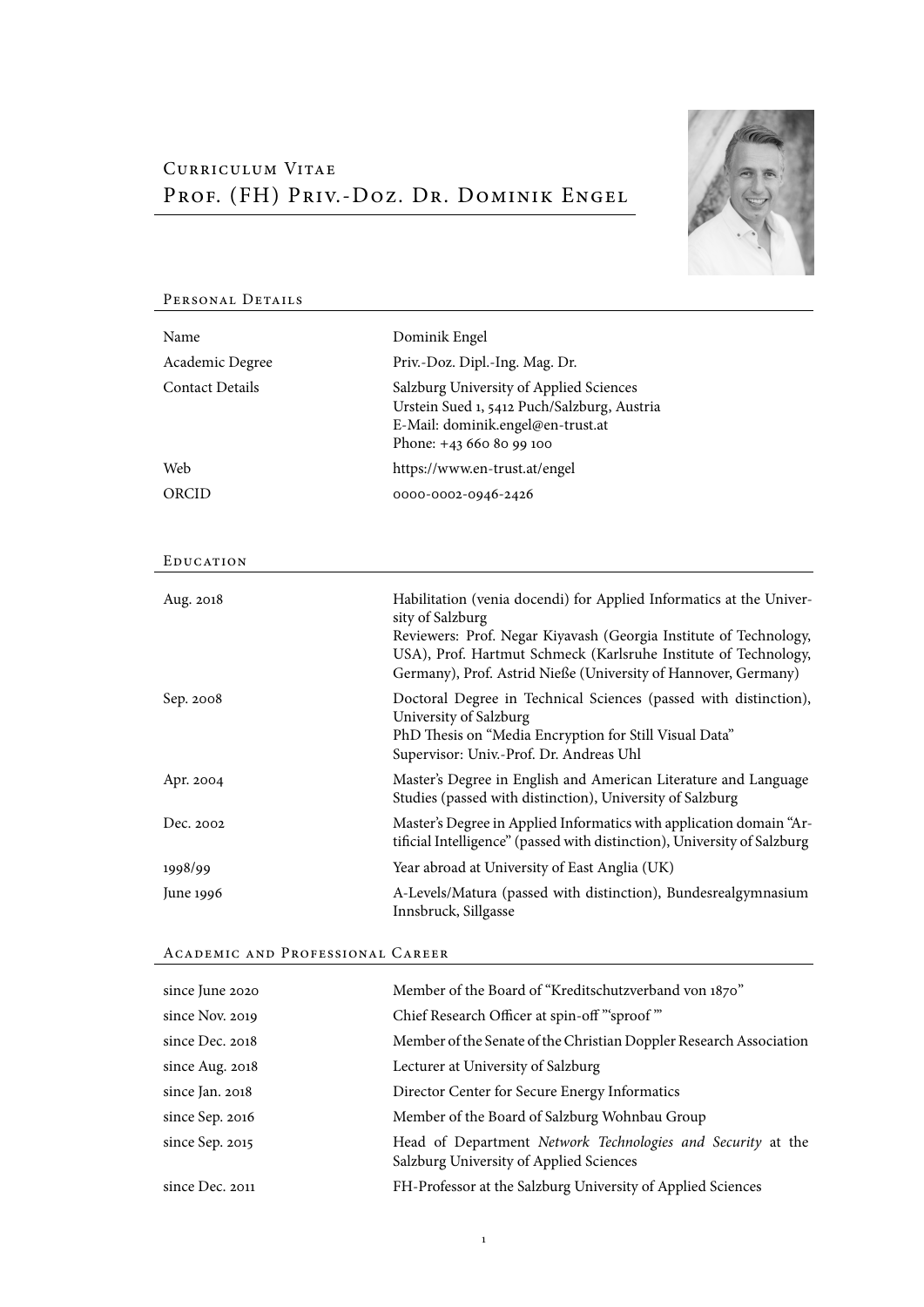| Jan. 2013 - Dec. 2017 | Director Josef Ressel Center for User-Centric Smart Grid Privacy, Se-<br>curity and Control                             |
|-----------------------|-------------------------------------------------------------------------------------------------------------------------|
| Sep. 2010-Nov. 2011   | Senior Researcher and Lecturer at the Salzburg University of Applied<br>Sciences                                        |
| Oct. 2008–Aug. 2010   | International Product Manager Content Security at Sony DADC                                                             |
| March 2006-Sep. 2008  | Researcher at the Department of Computer Sciences at the Univer-<br>sity of Salzburg                                    |
| May 2005–Feb. 2006    | Austrian Academy of Sciences scholar (DOC Dissertation Grant)                                                           |
| Nov. 2004-April 2005  | Research Associate in the research group "Multimedia Signal Pro-<br>cessing and Security" at the University of Salzburg |
| March 2003-Sep. 2004  | Research Associate in the DFG Collaborative Research Centre<br>SFB/TR 8 "Spatial Cognition" at the University of Bremen |
| Nov. 2000-Dez. 2002   | Research Assistant in the research group "Multimedia Signal Process-<br>ing and Security" at the University of Salzburg |
| 2000-2004             | Development and support of a forecasting software for "Wind River"                                                      |
| 2000-2001             | Development and suppport of a CRM software for student bank ac-<br>counts for "Bank Austria"                            |
| 1999-2002             | Board member and project manager for "subnet"                                                                           |
| 1998                  | Founding member of non-profit organization "subnet - platform for<br>media culture and experimental technologies"       |

### RESEARCH PROJECTS

| Since Jan. 2018        | Center for Secure Energy Informatics<br>Director, 20 researchers                                                                                                                                                                            |
|------------------------|---------------------------------------------------------------------------------------------------------------------------------------------------------------------------------------------------------------------------------------------|
| March 2021-Feb. 2024   | ECOSINT - "Energy Communities System Integration" (FFG<br>project no. 881165)<br>Consortium Lead, project volume €1.4m                                                                                                                      |
| Nov. 2019-October 2024 | DET - "Digital Energy Twin" (FFG project no. 873599)<br>Lead for work package on secure communication and data handling                                                                                                                     |
| Jan. 2013-Dec. 2017    | Josef Ressel Center for User-Centric Smart Grid Privacy, Security<br>and Control<br>Director, 14 researchers                                                                                                                                |
| March 2019-Feb. 2020   | "Future Network Tariffs" (FFG project no. 871711)<br>Lead for Privacy and Security, 3 researchers                                                                                                                                           |
| Jun. 2015-Nov. 2017    | RASSA-Architektur - "Reference Architecture for a Secure Smart<br>Grid in Austria" (FFG project no. 848811),<br>Lead Work Package "Secure Consumer Integration", 3 researchers                                                              |
| Sept. 2015-Aug. 2016   | PROMISE - "Process Mining for Intrusion Detection in Smart En-<br>ergy Grids" (FFG project no. 849914)<br>Consortium Lead, 3 researchers                                                                                                    |
| Apr. 2013–Sep. 2015    | INTEGRA - "Integrated Smart Grid Reference Architecture of Lo-<br>cal Intelligent Distribution Grids and Transregional Virtual Power<br>Plants" (FFG Project No. 838793)<br>Project Lead for University of Applied Sciences, one researcher |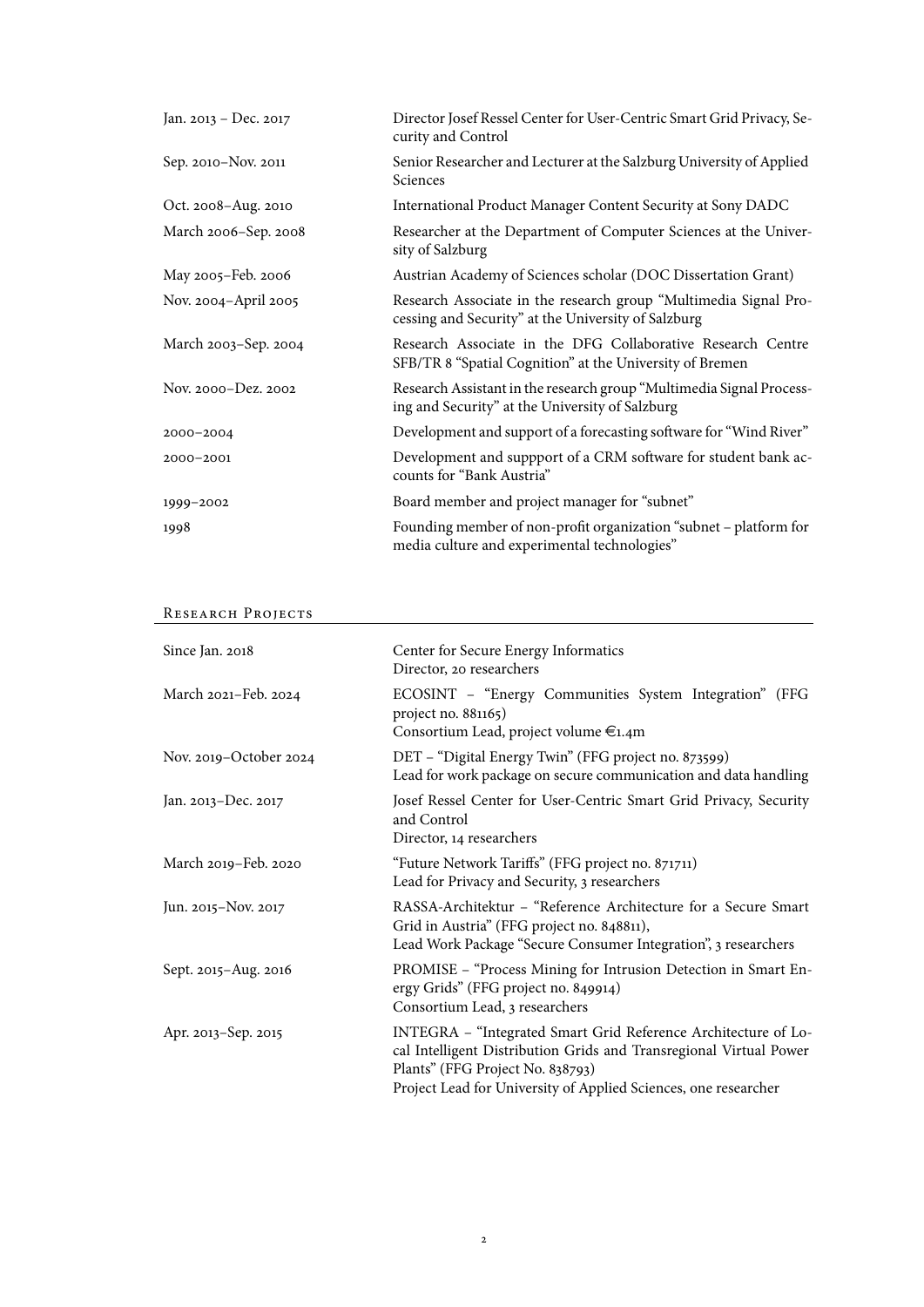| Jan. 2012-Dec. 2014 | "Privacy-protected Video Surveillance on Scalable Bitstreams" (FFG<br>Project No. 832082)<br>Project Lead for University of Applied Sciences                   |
|---------------------|----------------------------------------------------------------------------------------------------------------------------------------------------------------|
| Aug. 2011-Jan. 2012 | "Security in Industrial Process Control Systems", (Collaborative<br>project with company partner Copa-data)<br>Principal Project Lead, two research assistants |
| Nov. 2006–Sep. 2008 | "Adaptive Streaming of Secure & Scalable Wavelet Videos" (FWF<br>project no. P19159)<br>Researcher                                                             |
| Nov. 2004–Feb. 2008 | EU Network of Excellence ECRYPT (IST-2002-507932)<br>Researcher                                                                                                |
| Nov. 2004-Dec. 2005 | "Adaptive Security Techniques for Visual Data in Wavelet-based Rep-<br>resentation" (FWF project no. P15170)<br>Researcher                                     |
| Mar. 2003–Sep. 2004 | "R1-[ImageSpace]" in the DFG Collaborative Research Centre SFB<br>TR/8 "Spatial Cognition"<br>Researcher                                                       |
| Nov. 2000-Dec. 2002 | "Object-based Image and Video Compression with Adaptive and Hy-<br>brid Wavelet Techniques" (FWF Project No. P13732)<br>Researcher                             |

## PROFESSIONAL TRAININGS

| 2018 | Director's Programme, Salzburg Management and Business School                                                                           |
|------|-----------------------------------------------------------------------------------------------------------------------------------------|
| 2012 | Leadership (Salzburg University of Applied Sciences)                                                                                    |
| 2011 | Cisco Certified Academy Instructor (CCAI)                                                                                               |
| 2010 | The Storyboard Approach – Advanced techniques of creating<br>powerful presentations (BCD Business Communication Design,<br>Switzerland) |
| 2009 | Leadership Competence (Sony DADC)                                                                                                       |
| 2009 | Functional Competence (Sony DADC)                                                                                                       |
|      |                                                                                                                                         |

## CONTRIBUTIONS TO STANDARDIZATION

| since 2013   | CEN/CENELEC/ETSI Smart Grid Co-ordination Group (European<br>Mandate M/490), Working Group "'Smart Grid Information Secu-<br>rity (SGIS)", Work Package 3: Privacy                                                                               |
|--------------|--------------------------------------------------------------------------------------------------------------------------------------------------------------------------------------------------------------------------------------------------|
| since $2013$ | German Commission for Electrical, Electronic & Information Tech-<br>nologies of DIN and VDE (DKE), Steering Committee STD <sub>-1911</sub><br>"Normung E-Energy / Smart Grids", Working Group STD_1911.11<br>"Smart Grid Informationssicherheit" |
| since 2013   | German Association for Electrical, Electronic & Information Tech-<br>nologies (VDE), Working Group "Energy Information Networks"<br>(in German: "Energieinformationsnetze")                                                                      |
| since $2013$ | Austrian Computer Society (OCG), Working Group "Energy Infor-<br>matics" (in German: "Energieinformatik")                                                                                                                                        |
| since $2014$ | Austrian Technology Platform for Smart Grids                                                                                                                                                                                                     |
| since $2014$ | Austrian Electrotechnical Association (ÖVE), Working Group<br>"Smart Grids"                                                                                                                                                                      |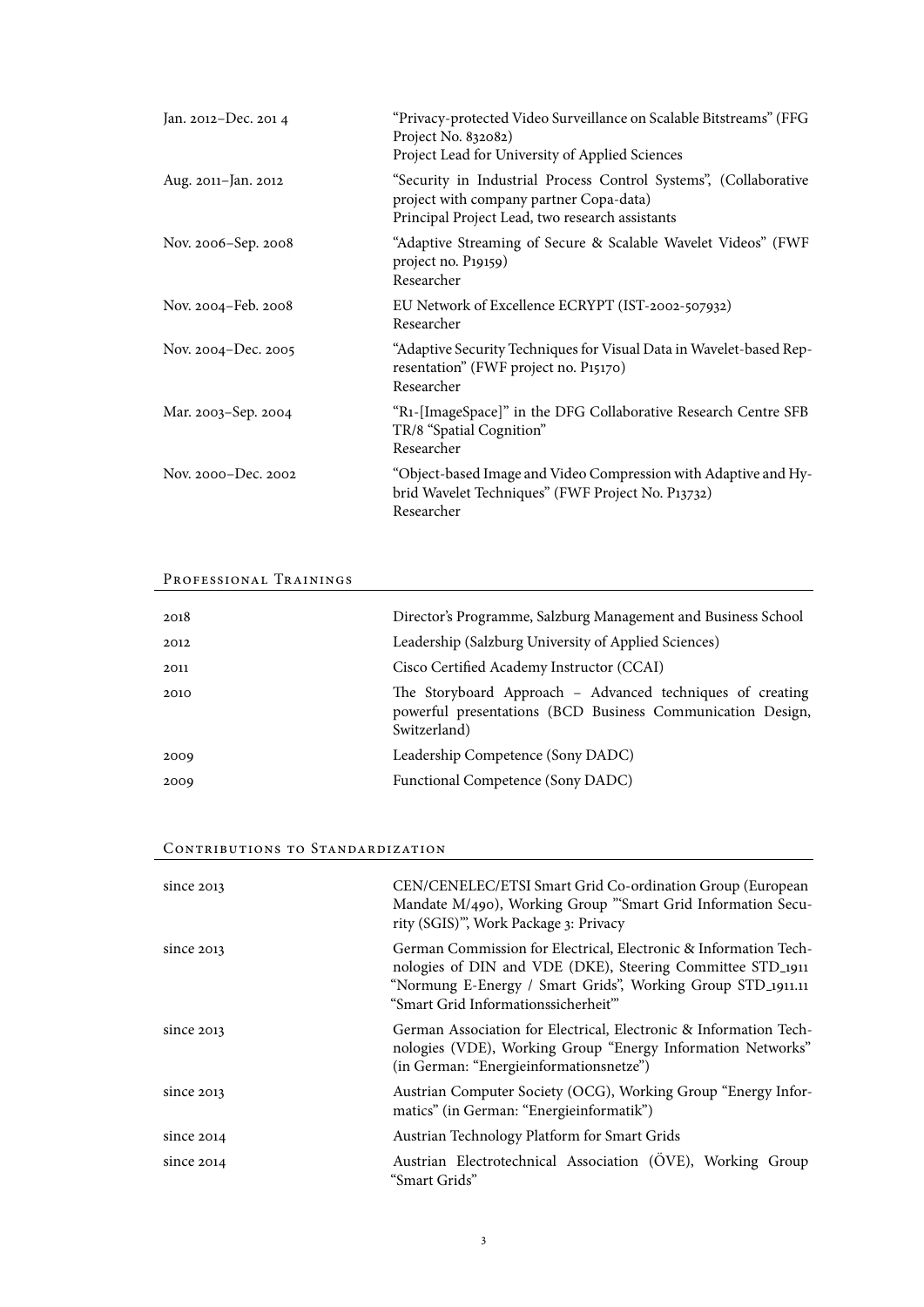Grants and Awards

| 2021          | Member of fit4internet Taskforce                                                                                                         |
|---------------|------------------------------------------------------------------------------------------------------------------------------------------|
| 2020          | Nomination for Houska-Prize                                                                                                              |
| 2009          | Nominated by the University of Salzburg for the "Gesellschaft für<br>Informatik (GI)" dissertation award                                 |
| 2007          | ECRYPT BOWS-2 Watermarking Challenge, Ep. 1: 2. Place                                                                                    |
| 2006          | EU Network of Excellence in Cryptology ECRYPT research grant                                                                             |
| 2005          | Austrian Academy of Sciences (OAW) DOC dissertation grant (ac-<br>ceptance rate 2005: 17%)                                               |
| 2003          | German Academic Exchange Service (DAAD) grant for Cognitive<br>Science Summer School at the New Bulgarian University, Sofia,<br>Bulgaria |
| 2003          | University of Salzburg merit grant for passing the Master's degree in<br>Applied Informatics with distinction                            |
| $2001 - 2002$ | Austrian Science Fund (FWF) research grant                                                                                               |
|               |                                                                                                                                          |

#### TALKS (SELECTION)

- ▶ Security and Privacy in Digital Innovation (in German, Atrium Unternehmensgespräche (hosted by the Salzburg Chamber of Notaries), 2019
- ▸ Blockchain: Silver Bullet oder Rohrkrepierer? (in German), Industry Day of the Salzburg Chamber of Commerce, 2018
- ▸ IT-Security for Future Energy Systems: A Lost Cause?, Keynote, DACH+ Energy Informatics, Oldenburg 2018, Germany, 2018
- ▸ Datensicherheit und Datenschutz: Was bringt die Datenschutz-Grundverordnung (DSGVO)?, Federation of Austrian Industry, 2018
- ▸ The Interplay of Data Resolution and Privacy in Smart Metering, Invited Talk, Department of Electrical Engineering, Cornell University, Ithaca, USA, 2017
- ▸ The Interplay of Data Resolution and Privacy in Smart Metering, Dagstuhl Seminar 16032 "Privacy and Security in Smart Energy Grids", <http://dx.doi.org/10.4230/DagRep.6.1.99>, Dagstuhl, Germany, 2016
- ▸ Privacy-preserving Smart Metering: Methods and Applicability, Keynote Communications for Energy Workshop, Vienna, Austria, 2013
- ▸ Privacy and Security Challenges in the Privacy and Security Challenges in the Smart Grid User Domain, Keynote – 1st ACM Workshop on Information Hiding and Multimedia Security, Montpellier, France, 2013
- ▸ Privacy Challenges in Smart Grids, Panel Session on Smart Grid Security, IEEE ISGT EU 2014, Istanbul, Turkey
- ▸ Panelist Round Table Sichere IKT Architektur im Smart Grid (in German), Session "Sicherheit, Systemkontrolle und Versorgungssicherheit", Smart Grids Week, Salzburg, Austria, 2013
- ▶ Datenschutz im Smart Metering: Herausforderungen und Lösungsansätze (in German), VDE Smart Grid Forum, Hannover Messe (Industry trade show on industrial automation, energy, industrial supply and more), Germany, 2014
- ▸ Panelist Round Table Smart Metering hemmen Privacy Bedenken den technischen Fortschritt? (in German), Session "Kunden und Markte", Smart Grids Week, Graz, Austria, 2014 ¨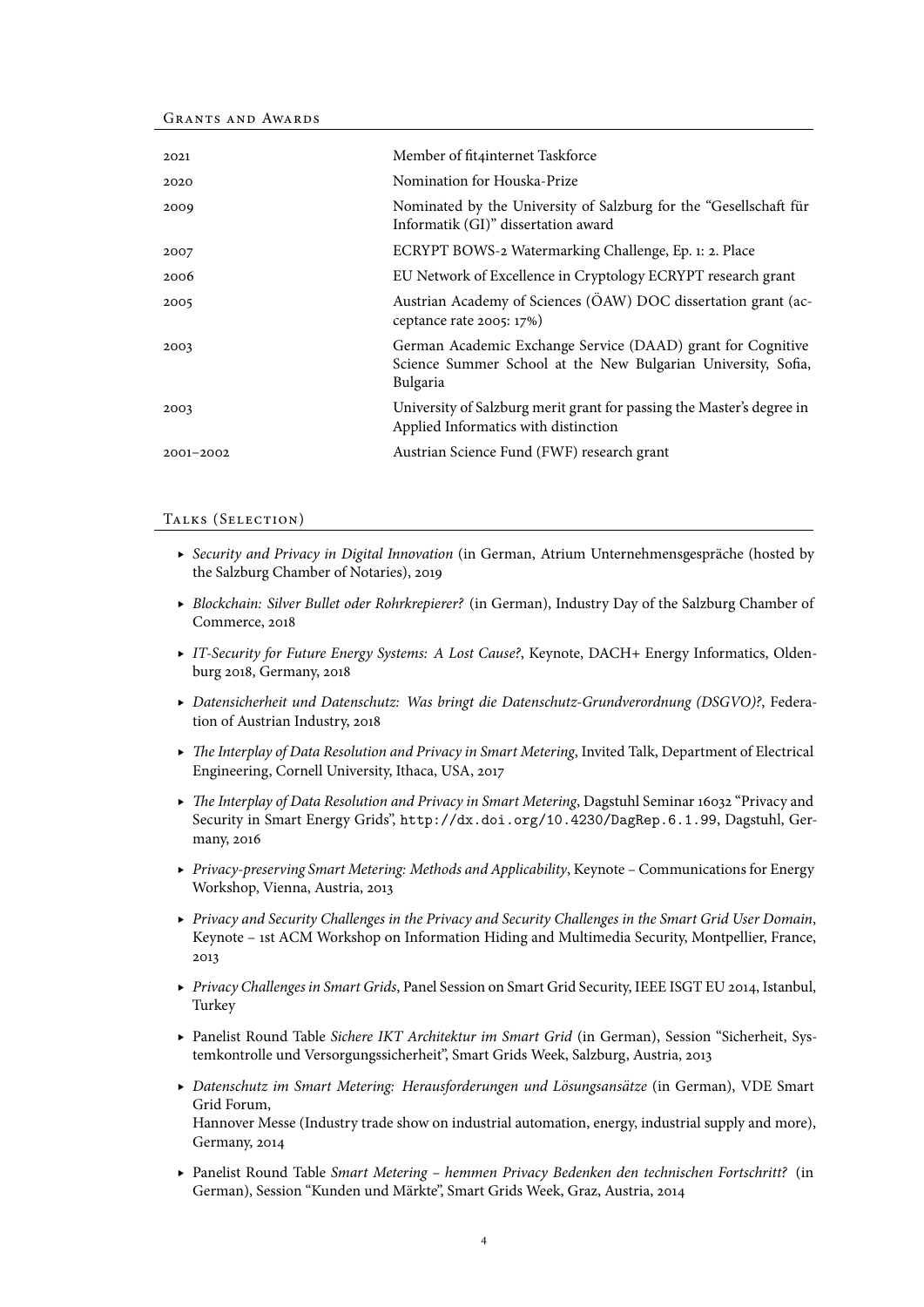- ► Status der europäischen Standardisierung für IT-Security und Privacy im Smart Grid (in German), Österreichs Energie, Vienna, Austria, 2014
- ▸ Sichere IKT-Architektur im Smart Grid (in German), Osterreichs Energie, Vienna, Austria, 2013 ¨
- ▸ Datenschutz und -sicherheit im intelligenten Stromnetz (in German), Lecture series "Anwendungen in Wirtschaft und Technik", University of Salzburg, Austria, 2013
- ▸ Video Processing Activities and Applied Research at Sony DADC, with M. Aster, Invited Talk 6th International Symposium on Image and Signal Processing and Analysis (ISPA '09), Salzburg, Austria, 2009

#### TPC AND REVIEWING ACTIVITIES

- ▸ Associate Editor for Springer EURASIP Journal on Information Security (since 2016)
- ▸ Member of the Steering Committee of ARES Conference on Availability, Reliability and Security (since 2020)
- ▸ Program Committee Co-Chair for Conference on Availability, Reliability and Security (ARES) 2022 (together with Matthias Fischer, Univ. Hamburg)
- ▸ Member of the Steering Committee of DACH+ Energy Informatics (since 2019)
- ▸ General Chair for DACH+ Conference on Energy Informatics 2019
- ▸ General Chair and Program Committee Chair for Conference on Availability, Reliability and Security (ARES) 2016 (together with Stephen Wicker, Cornell University)
- ▸ Chair for Special Session on "Security and Privacy Technologies for Intelligent Energy Networks" at ACM IHMMSEC 2014 (together with Zekeriya Erkin, TU Delft)
- ▸ Reviewer for URSES+ Research Program for the Netherlands Organisation for Scientific Research (NWO)
- ▸ Reviewer for "Deutsche Forschungsgemeinschaft" (DFG, German Research Society)
- ▸ Rev iew ing for Journals

IEEE Transactions on Smart Grid, IEEE Letters of the Computer Society, IEEE Transactions on Power Systems, Communications of the ACM, Elsevier Blockchain: Research and Applications, Elsevier Computers & Security, IEEE Transactions on Network and Service Management, IEEE Systems Journal, Wiley Journal of Software: Evolution and Process, IEEE Transactions on Emerging Topics in Computational Intelligence, IEEE Transactions on Dependable and Secure Computing, Springer EURASIP Journal on Information Security (Associate Editor), Elsevier Signal Processing: Image Communication, Elsevier Journal of Information Security and Applications, IEEE Transactions on Industrial Electronics, IEEE Transactions on Industrial Informatics, MDPI Energies, IEEE Transactions on Image Processing, Hindawi International Journal of Distributed Sensor Networks, IEEE Transactions on Circuits and Systems for Video Technology, Journal of Computing and Information Technology, IEEE Transactions on Information Forensics and Security, IET Journal on Image Processing, EURASIP Journal on Image and Video Processing, IET Journal on Information Security, International Journal of Image and Graphics

**EXERGING CONFERENCE TECHNICAL PROGRAM COMMITTEES** 

ACM eEnergy 2022, "DACH+ Energy Informatics 2022", "GI Sicherheit 2022", ACM eEnergy 2021, Session Chair "NILM", "DACH+ Energy Informatics" 2021, ACM eEnergy 2020, "DACH Energy Informatics" 2020, ACM eEnergy 2019, "DACH Energy Informatics" 2019, ACM eEnergy 2018, "DACH Energy Informatics" 2018, "GI Sicherheit" 2018, "DACH Energieinformatik" 2017, IEEE Innovative Smart Grid Technologies (ISGT) 2017, Conference on Availability, Reliability and Security (ARES) 2017, IEEE International Conference on Industrial Informatics (INDIN) 2016, Conference on Availability, Reliability and Security (ARES) 2016, "DACH Energieinformatik" 2016, IEEE Symposium on Industrial Electronics (ISIE) 2016, IEEE Emerging Technologies and Factory Automation (ETFA) 2016, Conference on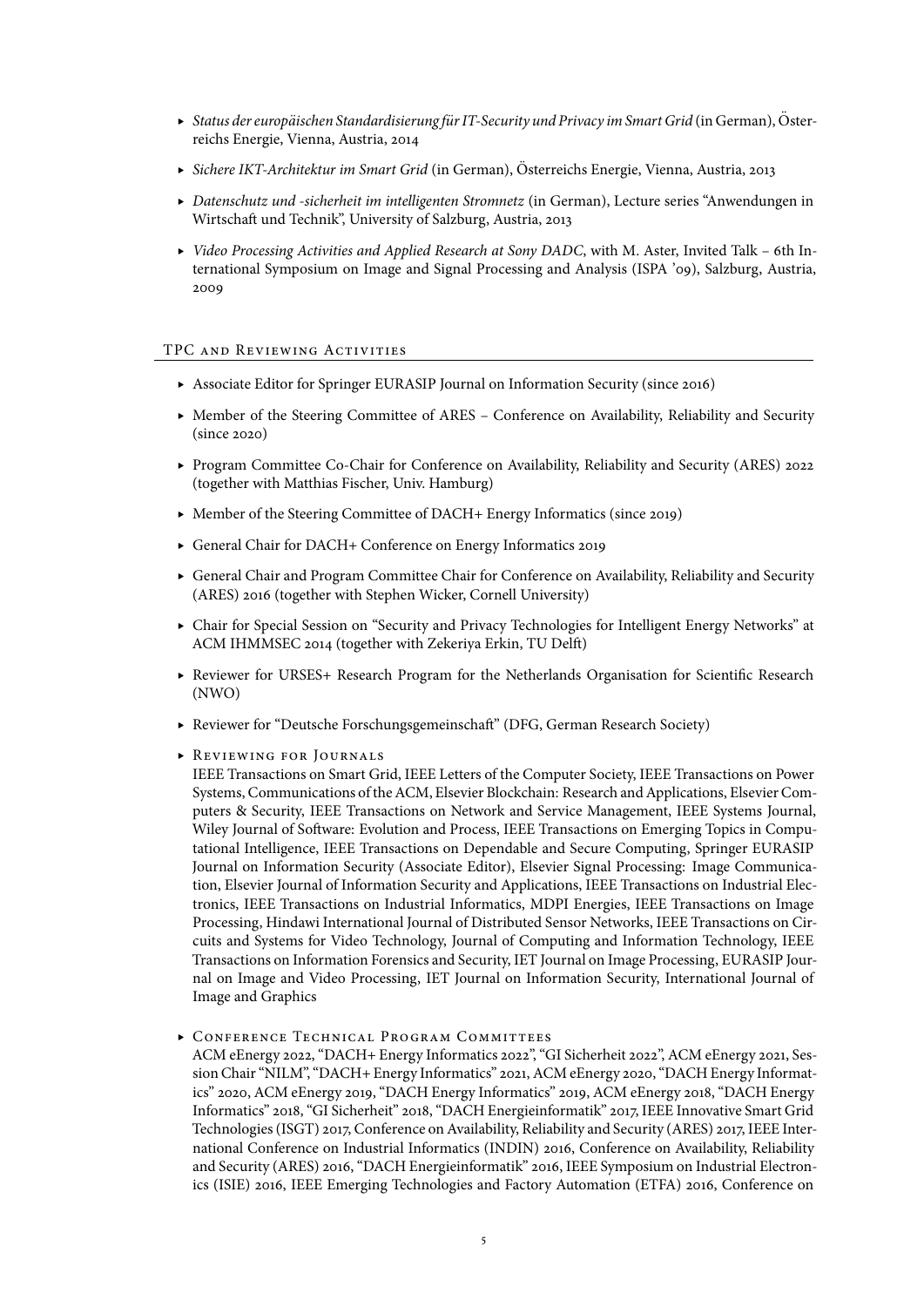Availability, Reliability and Security (ARES) 2015, International Workshop on Multimedia Forensics and Security (MFSec) 2015, Smart Energy Grid Security Workshop (SEGS) 2014, IEEE IECON 2014, ACM IHMMSEC 2014, "GI Sicherheit" 2014, "DACH Security" 2014, "DACH Security" 2013, IEEE IECON 2013, IEEE IWIES 2013, Workshop in Information Security Theory and Practice (WISTP) 2004, European Conference on Artificial Intelligence (ECAI) 2004, Member of the organizing committee und Session Chair "Media Encryption" of "International Conference on Communications and Multimedia Security" (CMS) 2005, Member of the organizing committee of ECRYPT Summer School on Multimedia Security 2005, Member of the review and organisation committee of International Conference on Spatial Cognition 2003, Member of the organizing committee of International Workshop on Spatial and Visual Components in Mental Reasoning About Large-Scale Spaces 2003

#### **TEACHING**

- ▸ "Network Reliability and Virtualization", Salzburg University of Applied Sciences (since 2013)
- ▸ "Internet Infrastructure and Security", Salzburg University of Applied Sciences (since 2013)
- ▸ "Cryptology", Salzburg University of Applied Sciences (since 2006)
- ▸ "Network Reliability and Security", Salzburg University of Applied Sciences (2011–2012)
- ▸ "Mobile & Distribution Networks", Salzburg University of Applied Sciences (2010-2012)
- ▸ "Energy Informatics", University of Salzburg (since 2019)
- ▸ "Security and Privacy in Resilient Systems", University of Freiburg, Germany (2019)
- ▸ "Privacy Enhancing Technologies", University of Salzburg (2019)
- ▸ "Mobile Networks and Security" (Lecture Part on IT-Security), Salzburg University of Applied Sciences (since 2015)
- ▸ "Energy Informatics Fundamentals: Network and Communication Technologies", Salzburg University of Applied Sciences (since 2015)
- ▸ "Master Seminar", Salzburg University of Applied Sciences (2011)
- ▸ "Multimedia Technologies", Salzburg University of Applied Sciences (2010–2013)
- ▸ "Distributed and Autonomous Systems", Salzburg University of Applied Sciences (2009)
- ▸ "Advanced Topics in Databases", University of Salzburg (2008)
- ▸ "Database Systems", University of Salzburg (2007–2008)
- ▸ "Introduction to Unix Systems", University of Salzburg (2006–2008)
- ▸ "Software Project", University of Bremen, Germany (2003–2004)
- ▸ "Software Development", University of Bremen, Germany (2003)

#### SUPERVISION OF PHD THESES

- ▸ Oliver Langthaler (University of Salzburg, ongoing), Local Energy Community Systems and the Impact on Prosumers and the Smart Grid
- ▶ Dejan Radovanovic (University of Salzburg, ongoing), Privacy-Preserving Data Handling and Analytics for Local Energy Communities
- ▸ Fabian Knirsch (University of Salzburg, PhD, 2018), Privacy Enhancing Technologies in the Smart Grid User Domain, joint supervision with Andreas Uhl, Univ. of Salzburg
- ▸ Christian Neureiter (University of Oldenburg, PhD, 2017), A Domain-Specific, Model-Driven Engineering Approach for Systems Engineering in the Smart Grid, joint supervision with Sebastian Lehnhoff, Univ. of Oldenburg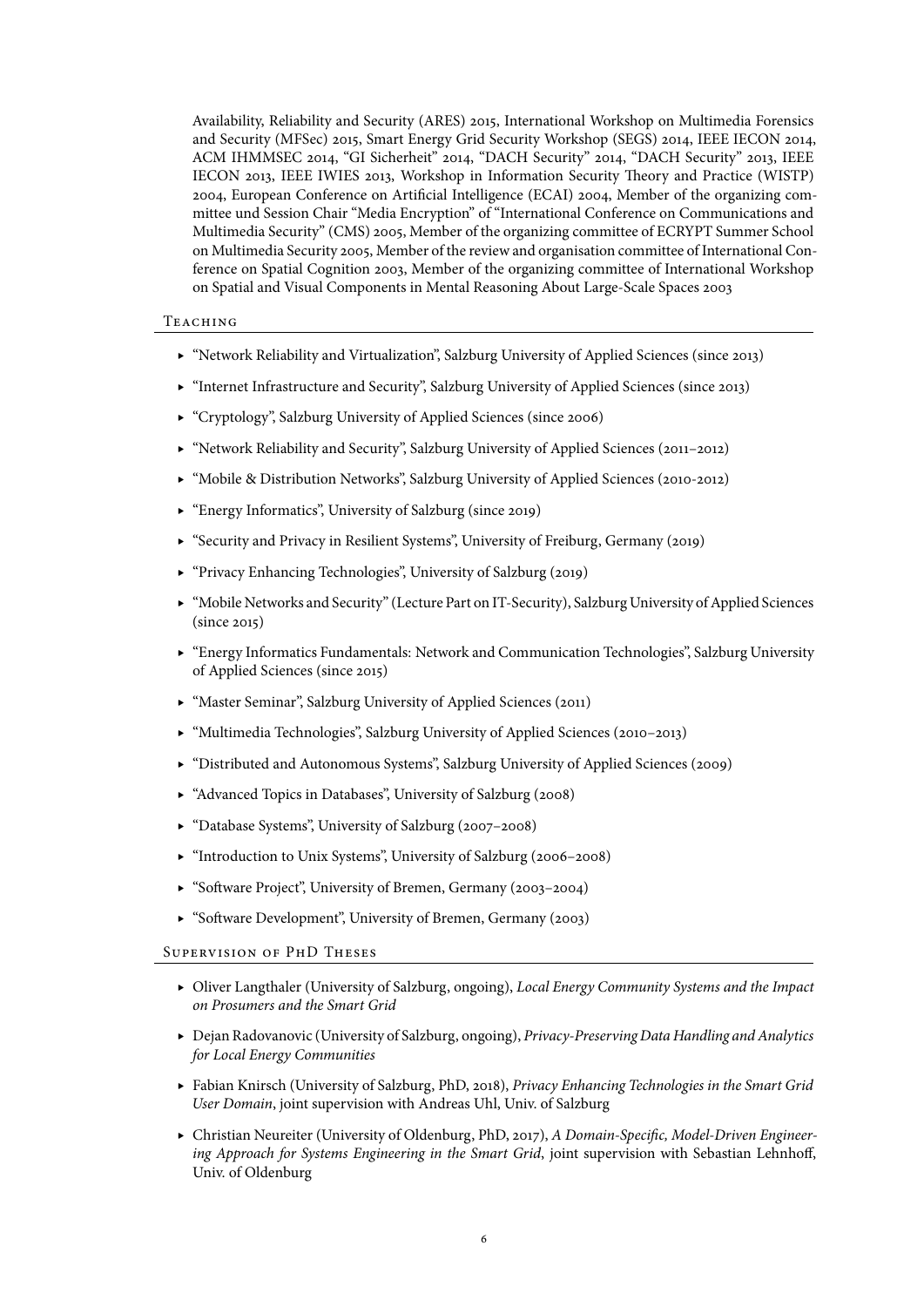- ▸ Clemens Brunner (University of Salzburg, PhD, 2021), Decentralized Trust Management for Privacy-Preserving Authentication in the Smart Grid
- ▸ Bastian Fraune (University of Oldenburg), Automated Monitoring of Operational IT-Security and Compliance, Mentor ("Shepherd") for the Energy Informatics PhDWorkshop 2021, Dissertation Supervisor: Sebastian Lehnhoff
- ▸ Hafsa Bousbiat (University of Klagenfurt), Applications of Non-intrusive Load Monitoring (NILM) in Smart Homes, Mentor ("Shepherd") for the Energy Informatics PhD Workshops 2020, Dissertation Supervisor: Wilfried Elmenreich
- ▸ Anna Volkova (University of Passau), Blackout Recovery: Resilient NFV-enabled ICT Infrastructure for the Smart Grid, Mentor ("Shepherd") for the Energy Informatics PhD Workshops 2019, Dissertation Supervisor: Hermann de Meer
- ▸ Jonas Schlund (University of Erlangen), Distributed Orchestration of Power Systems Based on Blockchains, Mentor ("Shepherd") for the Energy Informatics PhD Workshops 2018, Dissertation Supervisor: Reinhard German
- ▸ Michael Brand (University of Oldenburg), ASSESS Anomaly-Sensitive State Estimation with Streaming Systems in Smart Grids, Mentor ("Shepherd") for the Energy Informatics PhD Workshop 2017, Dissertation Supervisor: Sebastian Lehnhoff
- ▸ Kaibin Bao (Karlsruhe Institute of Technology), Measuring Information Disclosure in Load Monitoring Data by Disaggregation of Sum Load Profiles, Mentor ("Shepherd") for the Energy Informatics PhD Workshops 2014, Dissertation Supervisor: Hartmut Schmeck

### SUPERVISION OF MASTER'S THESES (SELECTION)

- ▸ Michael Egger (Salzburg University of Applied Sciences, MSc., 2019), Anomaly detection in control systems of transmission system operators
- ► Stefan Binna (Salzburg University of Applied Sciences, MSc., 2018), Intrusion Detection in Cyber-Physical Systems, joint supervision with Victor Prasanna, University of Southern California, USA
- ▸ Christian Promper (Salzburg University of Applied Sciences, MSc., 2017), Anomaly Detection in Smart Grids with Imbalanced Data Methods, joint supervision with Robert C. Green, Bowling Green State University, USA
- ▶ Joris Lückenga (Salzburg University of Applied Sciences, MSc., 2015), Reduction of False Positives in Smart Grid Intrusion Detection, joint supervision with Robert C. Green, Bowling Green State University, USA
- ▸ Christian Peer (Salzburg University of Applied Sciences, MSc., 2014), Secure Signal Processing for Smart Grid Privacy, joint supervision with Stephen Wicker, Cornell University, USA
- ▸ Fabian Knirsch (Salzburg University of Applied Sciences, MSc., 2014), Generic Data Models and Semantic Retrieval in Smart Grid IT Infrastructures, joint supervision with Victor Prasanna, University of Southern California, USA
- ▸ Wolfgang Lausenhammer (Salzburg University of Applied Sciences, MSc., 2014), User-Centric Simulation of Demand Response Optimization, joint supervision with Robert C. Green, Bowling Green State University, USA
- ▶ René Blaschke (Salzburg University of Applied Sciences, MSc., 2012), Entwurf und Implementierung einer sicheren IKT-Architektur für Smart Grids
- ▸ Christian Peuker (Salzburg University of Applied Sciences, MSc., 2012), Kommunikationssicherheit in einer Smart Metering Infrastructure
- ▸ Markus Schober (Salzburg University of Applied Sciences, MSc., 2012), Evaluation of privacy protection methods with JPEG2000 ROI encryption in video surveillance scenarios
- ▸ Michael Lechner (University of Salzburg, MSc., 2009), Object persistence and object relational mapping, joint supervision with Helge Hagenauer, Univ. of Salzburg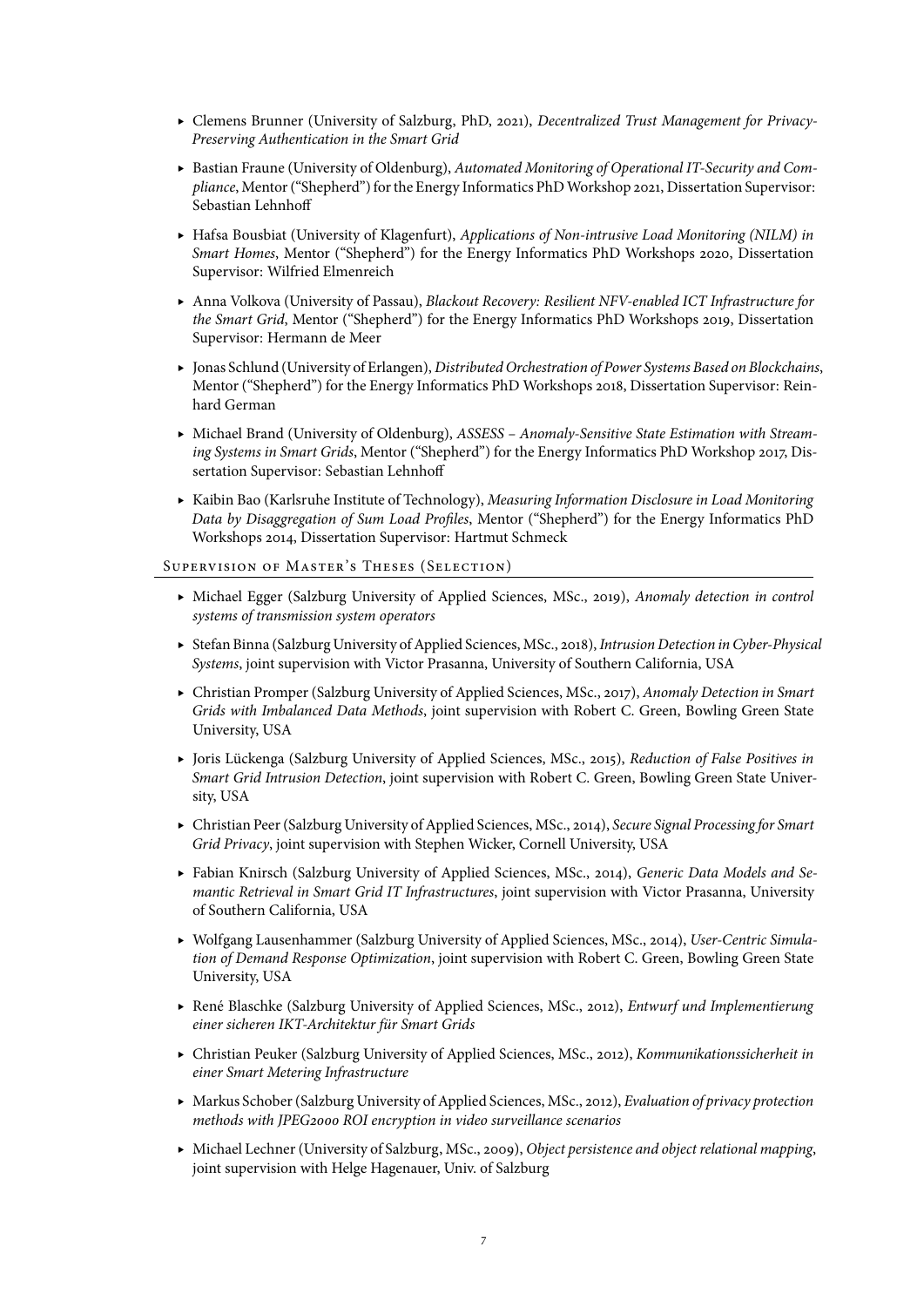#### JOURNAL PUBLICATIONS

- [1] M. Egger, G. Eibl, and D. Engel. Comparison of Approaches for Intrusion Detection in Substations using the IEC 60870-5-104 Protocol. Energy Informatics, 3:1–17, 2020.
- [2] F. Knirsch, C. Brunner, A. Unterweger, and D. Engel. Decentralized and Permission-less Green Energy Certificates with GECKO. Energy Informatics, 3(2):1–17, 2020.
- [3] V. Azarova, D. Engel, C. Ferner, A. Kollmann, and J. Reichl. Transition to peak-load-based tariffs can be disruptive for different groups of consumers. Nature Energy, 4:829–830, 2019.
- [4] F. Knirsch, A. Unterweger, and D. Engel. Implementing a Blockchain from Scratch: Why, How, and What We Learned. EURASIP Journal on Information Security, 2019(2):1–14, 3 2019.
- [5] F. Knirsch, O. Langthaler, and D. Engel. Trust-less electricity consumption optimization in local energy communities. Energy Informatics 2019, 2(1):1–12, 2019.
- [6] V. Azarova, D. Engel, C. Ferner, A. Kollmann, and J. Reichl. Exploring the impact of network tariffs on household electricity expenditures using load profiles and socio-economic characteristics. Nature Energy, 3:317–325, 2018.
- [7] F. Knirsch, G. Eibl, and D. Engel. Multi-resolution privacy-enhancing technologies for smart metering. EURASIP Journal on Information Security, 2017(1):6, 2017.
- [8] C. Neureiter, D. Engel, and M. Uslar. Domain specific and model based systems engineering in the smart grid as prerequesite for security by design. Electronics, 5(2):24, 2016.
- [9] A. Unterweger, F. Knirsch, G. Eibl, and D. Engel. Privacy-preserving load profile matching for tariff decisions in smart grids. EURASIP Journal on Information Security, 2016(1):1-17, 2016.
- [10] D. Engel and G. Eibl. Wavelet-based multiresolution smart meter privacy. IEEE Transactions on Smart Grid, 8(4):1710–1721, July 2017.
- [11] W. Lausenhammer, D. Engel, and R. Green. Utilizing capabilities of plug in electric vehicles with a new demand response optimization software framework: Okeanos. International Journal of Electrical Power and Energy Systems, 75:1–7, 2016.
- [12] G. Eibl and D. Engel. Influence of data granularity on smart meter privacy. IEEE Transactions on Smart Grid, 6(2):930–939, March 2015.
- [13] A. Unterweger and D. Engel. Resumable load data compression in smart grids. IEEE Transactions on Smart Grid, 6(2):919–929, March 2015.
- [14] C. Neureiter, G. Eibl, D. Engel, S. Schlegel, and M. Uslar. A concept for engineering smart grid security requirements based on SGAM models. Computer Science - Research and Development, pages 1–7, 2014.
- [15] S. Auer, A. Bliem, D. Engel, A. Uhl, and A. Unterweger. Bitstream-based JPEG encryption in real-time. International Journal of Digital Crime and Forensics, 5(3):1–14, 2013.
- [16] D. Engel, T. Stütz, and A. Uhl. Assessing JPEG2000 encryption with key-dependent wavelet packets. EURASIP Journal on Information Security, 2012(1):1–16, 2012.
- [17] D. Engel, T. Stütz, and A. Uhl. A survey on JPEG2000 encryption. *Multimedia Systems*, 15(4):243–270, 2009. Springer.
- [18] R. Kutil and D. Engel. Methods for the anisotropic wavelet packet transform. Applied and Computational Harmonic Analysis, 25(3):295–314, 2008.
- [19] D. Engel, E. Pschernig, and A. Uhl. An analysis of lightweight encryption schemes for fingerprint images. IEEE Transactions on Information Forensics and Security, 3(2):173–182, June 2008.
- [20] D. Engel, T. Stütz, and A. Uhl. Format-compliant JPEG2000 encryption in JPSEC: Security, applicability and the impact of compression parameters. EURASIP Journal on Information Security, (Article ID 94565):doi:10.1155/2007/94565, 20 pages, 2007.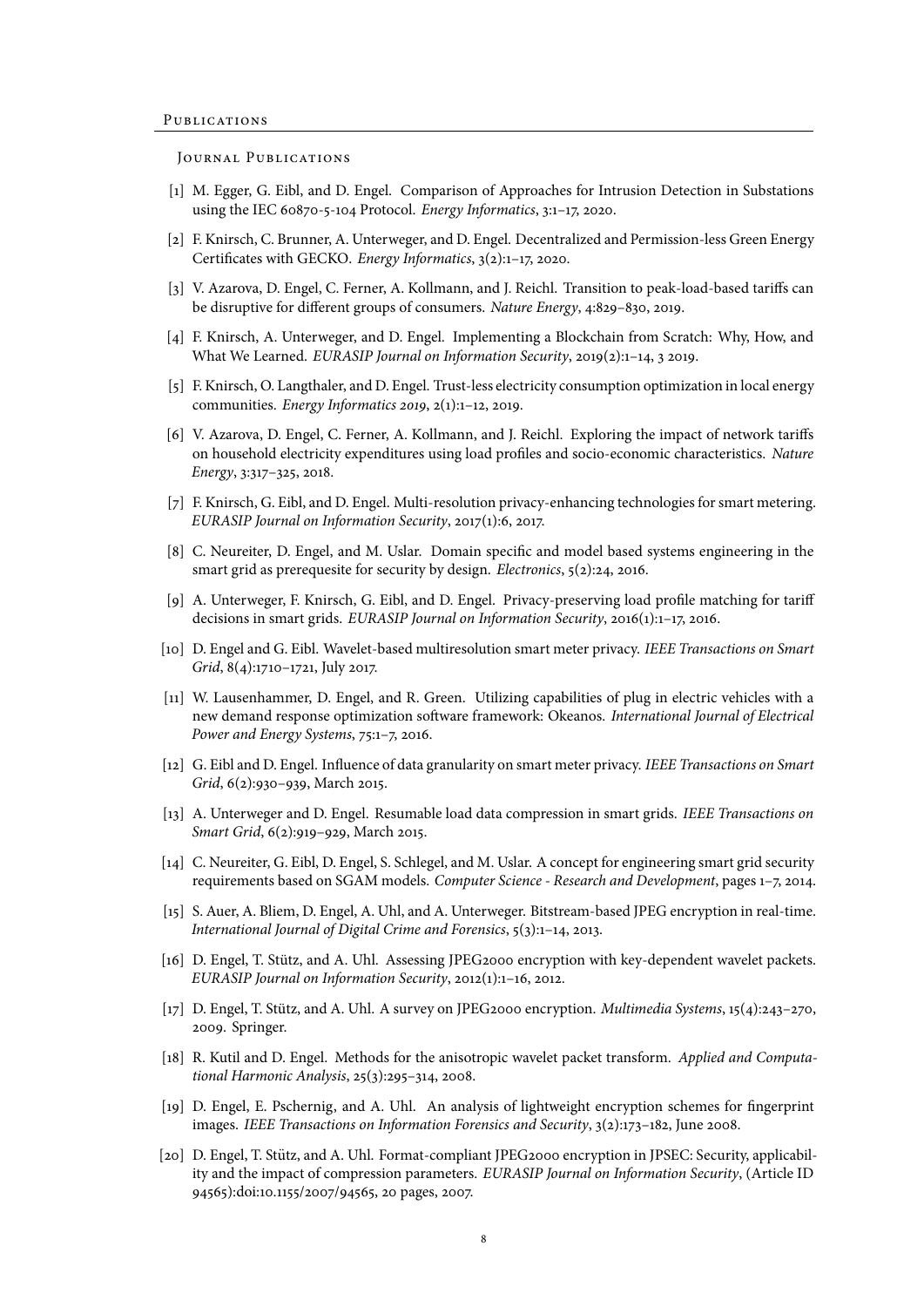BOOK CHAPTERS AND CONTRIBUTIONS TO COLLECTIONS

- [21] F. Knirsch, A. Unterweger, and D. Engel. Privacy-preserving blockchain-based electric vehicle charging with dynamic tariff decisions. Computer Science - Research and Development, 9 2017.
- [22] G. Eibl and D. Engel. Differential privacy for real smart metering data. Computer Science Research and Development, 32(1):173–182, 2017.
- [23] F. Knirsch, D. Engel, C. Neureiter, M. Frincu, and V. Prasanna. Privacy assessment of data flow graphs for an advanced recommender system in the smart grid. In O. Camp, E. Weippl, C. Bidan, and E. Aïmeur, editors, Information Systems Security and Privacy - Revised and Selected Papers of ICISSP 2015, volume 576 of Communications in Computer and Information Science, pages 89–106. Springer International Publishing, 2016. Best Paper Award.
- [24] C. Dänekas, C. Neureiter, S. Rohjans, M. Uslar, and D. Engel. Towards a model-driven-architecture process for smart grid projects. In P. Benghozi, D. Krob, A. Lonjon, and H. Panetto, editors, Digital Enterprise Design & Management, volume 261 of Advances in Intelligent Systems and Computing, pages 47–58. Springer International Publishing, 2014.
- [25] R. Blaschke, S. Suhrer, and D. Engel. Serviceorientierte Architekturen fur Smart Grids. In J. Hofmann ¨ and C. Felden, editors, IT für Smart Grids, volume 50 of Praxis der Wirtschaftsinformatik, pages 16-25. HMD, 2013. In German.
- [26] D. Engel. Media encryption for still visual data. In D. Wagner, A. Bernstein, T. Dreier, S. Hoelldobler, G. Hotz, K.-P. Loehr, P. Molitor, G. Neumann, R. Reischuk, D. Saupe, M. Spiliopoulou, and H. Stoerrle, editors, Ausgezeichnete Informatikdissertationen 2008, Lecture Notes in Informatics, pages 81–90. Berlin: Springer, 2009. ISBN 978-88579-413-4.
- [27] D. Engel, T. Stütz, and A. Uhl. Efficient transparent JPEG2000 encryption. In C.-T. Li, editor, *Multi*media Forensics and Security, chapter 16, pages 336–359. Idea, 2007. ISBN 978-159904869-7.

Refereed Conference Proceedings

- [28] A. Unterweger, F. Knirsch, C. Brunner, and D. Engel. Low-risk privacy-preserving electric vehicle charging with payments. In Workshop on Automotive and Autonomous Vehicle Security (AutoSec), pages 1–6, Online, 2021. The Internet Society.
- [29] C. Brunner, A. Madhusudan, D. Engel, and B. Preneel. Off-chain state channels in the energy domain. In Proc. Power and Energy Society Innovative Smart Grid Technologies Conference (ISGT), Washington DC, USA, 2021. IEEE.
- [30] C. Brunner, G. Eibl, P. Fröhlich, A. Sackl, and D. Engel. Who stores the private key? An Exploratory Study about User Preferences of Key Management for Blockchain-based Applications. In Proceedings of the 7th International Conference on Information Systems Security and Privacy (ICISSP), Vienna, Austria, 2021. SciTePress.
- [31] C. Brunner, U. Gallersdörfer, F. Knirsch, F. Matthes, and D. Engel. DID and VC: Untangling Decentralized Identifiers and Verifiable Credentials for the Web of Trust. In Proceedings of the 3rd International Conference on Blockchain Technology and Applications (ICBTA 2020), Xi'an, China, 2020. ACM.
- [32] C. Brunner, F. Knirsch, and D. Engel. SPROOF: A decentralized platform for attribute-based authentication. In P. Mori, S. Furnell, and O. Camp, editors, Information Systems Security and Privacy, pages 1–23, Cham, 2020. Springer International Publishing.
- [33] F. Knirsch, A. Unterweger, M. Unterrainer, and D. Engel. Comparison of the Paillier and ElGamal Cryptosystems for Smart Grid Aggregation Protocols. In Proceedings of the 6th International Conference on Information Systems Security and Privacy (ICISSP), pages 232–239, Valetta, Malta, 2020. SciTePress.
- [34] C. Brunner, F. Knirsch, A. Unterweger, and D. Engel. A Comparison of Blockchain-based PKI Implementations. In Proceedings of the 6th International Conference on Information Systems Security and Privacy (ICISSP), pages 333–340, Valetta, Malta, 2020. SciTePress.
- [35] F. Knirsch, O. Langthaler, and D. Engel. Trust-less electricity consumption optimization in local energy communities. Energy Informatics 2019, 2(1):1–12, 2019.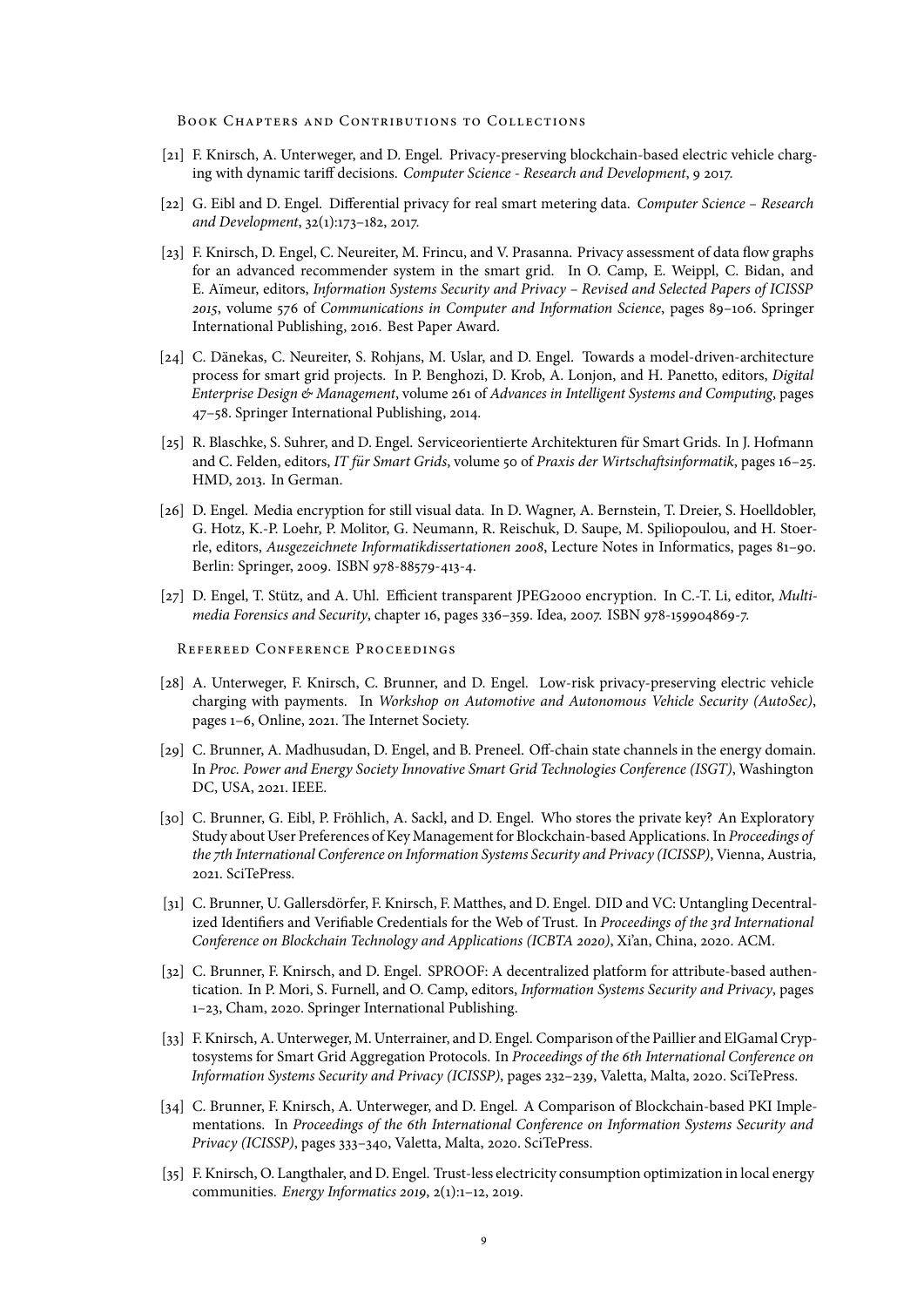- [36] C. Brunner, F. Knirsch, and D. Engel. Sproof : A platform for issuing and verifying documents in a public blockchain. In 5th International Conference on Information Systems and Privacy (ICISSP), Prague, Czech Republic, 2019. SciTePress.
- [37] A. Unterweger, S. Taheri-Boshrooyeh, G. Eibl, F. Knirsch, A. Küpçü, and D. Engel. Understanding Game-Based Privacy Proofs for Energy Consumption Aggregation Protocols. IEEE Transactions on Smart Grid, 10(5):5514–5523, 2019.
- [38] F. Knirsch, D. Engel, and Z. Erkin. A fault-tolerant and efficient scheme for data aggregation over groups in the smart grid. In Proceedings IEEE Workshop on Information Forensics and Security, pages 1–6, 2017.
- [39] J. Reichl, V. Azarova, D. Engel, C. Ferner, and A. Kolmann. Network tariff challenge: Who pays the piper? In Meeting the Energy Demands of Emerging Economies, 40th IAEE International Conference. International Association for Energy Economics, 2017.
- [40] C. Promper, D. Engel, and R. C. Green. Anomaly detection in smart grids with imbalanced data methods. In Symposium Series on Computational Intelligence, pages 1–8, 12 2017.
- [41] A. Aichhorn, A. Unterweger, D. Engel, and R. Mayrhofer. Investigating the Impact of Network Security on the Line Current Differential Protection System. In 2018 14th International Conference on Developments in Power System Protection (DPSP), Belfast, UK, 2018.
- [42] A. Unterweger, F. Knirsch, C. Leixnering, and D. Engel. Lessons Learned from Implementing a Privacy-Preserving Smart Contract in Ethereum. In 2018 9th IFIP International Conference on New Technologies, Mobility and Security (NTMS), Paris, France, 2018. IEEE.
- [43] G. Eibl, S. Burkhart, and D. Engel. Unsupervised Holiday Detection from Low-Resolution Smart Metering Data. In Proceedings of the 4th International Conference on Information Systems Security and Privacy, ICISSP 2018, pages 477–486. SciTePress, 2018.
- [44] A. Aichhorn, A. Unterweger, D. Engel, and R. Mayrhofer. Investigating the Impact of Network Security on the Line Current Differential Protection System. The Journal of Engineering, 2018(15):1199–1203, 2018.
- [45] J. Schwarzer, D. Engel, and S. Lehnhoff. Conceptual design of an agent-based socio-technical demand response consumer model. In International Conference on Industrial Informatics, pages 680–685, Porto, Portugal, 7 2018. IEEE.
- [46] S. Burkhart, A. Unterweger, G. Eibl, and D. Engel. Detecting Swimming Pools in 15-Minute Load Data. In IEEE International Conference on Trust, Security and Privacy in Computing and Communications 2018, pages 1641–1655, New York, New York, USA, 8 2018. IEEE.
- [47] K. Böhmer, F. Stertz, T. Hildebrandt, S. Rinderle-Ma, G. Eibl, C. Ferner, S. Burkhart, and D. Engel. Application and Testing of Business Processes in the Energy Domain. In Fachtagung Datenbanksysteme für Business, Technologie und Web (BTW), pages 25-32, 2017.
- [48] G. Eibl, C. Ferner, T. Hildebrandt, F. Stertz, S. Burkhart, S. Rinderle-Ma, and D. Engel. Exploration of the potential of process mining for intrusion detection in smart metering. In 3rd International Conference on Information Systems Security and Privacy, 2017.
- [49] A. Veichtlbauer, O. Langthaler, D. Engel, C. Kasberger, F. P. Andren, and T. Strasser. Towards Ap- ´ plied Security-by-Design for DER Units. In Proceedings of the 21st IEEE International Conference on Emerging Technologies and Factory Automation (ETFA 2016), 2016.
- [50] C. Neureiter, M. Uslar, D. Engel, and G. Lastro. A standards-based approach for domain specific modelling of smart grid system architectures. In Proceedings of International Conference on System of Systems Engineering (SoSE) 2016, pages 1–6, Kongsberg, Norway, June 2016. Best Paper Award.
- [51] J. Lückenga, D. Engel, and R. Green. Weighted vote algorithm combination technique for anomaly based smart grid intrusion detection systems. In Proceedings of International Joint Conference on Neural Networks (IJCNN) 2016, pages 2738–2742, Vancouver, Canada, July 2016.
- [52] A. Unterweger, D. Engel, and M. Ringwelski. The effect of data granularity on load data compression. Springer Lecture Notes in Computer Science – Energy Informatics 2015, 9424:69–80, 2015.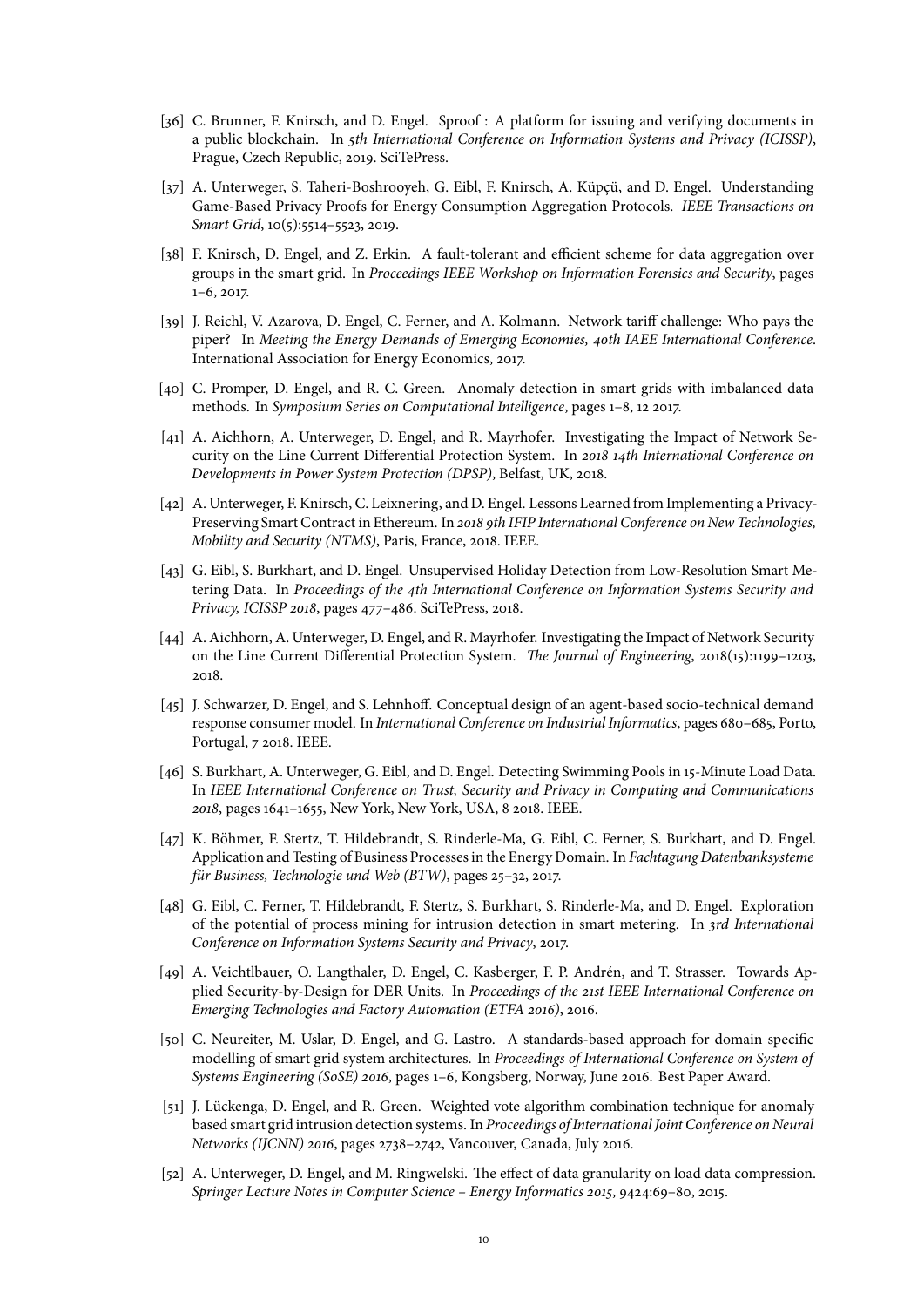- [53] M. Uslar and D. Engel. Towards generic domain reference designation: How to learn from smart grid interoperability. In Poster Proceedings of DACH Energy Informatics 2015, pages 1–12, 2015.
- [54] J. Schwarzer and D. Engel. Evaluation of data communication requirements for common demand response models. In Proceedings of IEEE International Conference on Industrial Technology (ICIT) 2015, pages 1311–1316, Seville, Spain, 2015. IEEE.
- [55] M. Pichler, A. Veichtlbauer, and D. Engel. Evaluation of OSGi-based architectures for customer energy management systems. In Proceedings of IEEE International Conference on Industrial Technology (ICIT) 2015, pages 2455–2460, Seville, Spain, 2015. IEEE.
- [56] G. Eibl, D. Engel, and C. Neureiter. Privacy-relevant smart metering use cases. In Proceedings of IEEE International Conference on Industrial Technology (ICIT) 2015, pages 1387–1392, Seville, Spain, 2015. IEEE.
- [57] W. Lausenhammer, D. Engel, and R. Green. A game theoretic software framework for optimizing demand response. In Proceedings of the 6th Conference on Innovative Smart Grid Technologies (ISGT), pages 1–5, Feb 2015.
- [58] F. Knirsch, D. Engel, M. Frincu, and V. Prasanna. Model-based assessment for balancing privacy requirements and operational capabilities in the smart grid. In Proceedings of the 6th Conference on Innovative Smart Grid Technologies (ISGT), pages 1–5, Feb 2015.
- [59] F. Knirsch, D. Engel, C. Neureiter, M. Frincu, and V. Prasanna. Model-driven privacy assessment in the smart grid. In Proceedings of the 1st International Conference on Information Systems Security and Privacy (ICISSP), pages 173–181, Feb 2015. Best Paper Award.
- [60] C. Peer, D. Engel, and S. Wicker. Hierarchical key management for multi-resolution load data representation. In Proceedings of 5th IEEE International Conference on Smart Grid Communications (Smart-GridComm 2014), pages 926–932, Venice, Italy, Nov. 2014. IEEE.
- [61] C. Neureiter, S. Rohjans, D. Engel, C. Dänekas, and M. Uslar. Addressing the complexity of distributed smart city systems by utilization of model driven engineering concepts. In Proceedings VDE Kongress 2014, pages 1–6, Oct. 2014.
- [62] C. Neureiter, D. Engel, J. Trefke, R. Santodomingo, S. Rohjans, and M. Uslar. Towards consistent smart grid architecture tool support: From use cases to visualization. In Proceedings of IEEE Innovative Smart Grid Technologies (ISGT) 2014, Istanbul, Turkey, Oct. 2014. IEEE.
- [63] N. Egger, C. Neureiter, and D. Engel. Adopting an SGAM based demand side management architecture for the realization of ambient assisted living. In Proceedings VDE Kongress 2014, pages 1–6, Oct. 2014.
- [64] C. Dänekas, D. Engel, C. Neureiter, S. Rohjans, J. Trefke, and M. Uslar. Durchgängige Werkzeugunterstützung für das EU Mandat M/490: Vom Anwendungsfall bis zur Visualisierung. In Proceedings VDE Kongress 2014, pages 1–6, Oct. 2014. In German.
- [65] C. Peuker and D. Engel. Praxistaugliche Kommunikationssicherheit in einer Smart Metering Infrastruktur. In J. Lüthi and H.-P. Steinebacher, editors, Proc. 8. Forschungsforum der Österreichischen Fachhochschulen, pages 72–76, 2014. In German.
- [66] R. Blaschke and D. Engel. Flexible und sichere Integration von Smart Grid Use-Cases in einer serviceorientierten IKT-Architektur. In J. Lüthi and H.-P. Steinebacher, editors, Proc. 8. Forschungsforum der Österreichischen Fachhochschulen, pages 42-46, 2014. In German.
- [67] G. Eibl and D. Engel. Influence of data granularity on nonintrusive appliance load monitoring. In Proceedings of the Second ACM Workshop on Information Hiding and Multimedia Security (IH&MMSec '14), pages 147–151, Salzburg, Austria, 2014. ACM.
- [68] J. Schwarzer, A. Kiefel, and D. Engel. The role of user interaction and acceptance in a cloud-based demand response model. In Proc. IEEE IECON 2013, Special Session on Energy Informatics, pages 4797– 4802, Vienna, Austria, Nov. 2013. IEEE.
- [69] C. Neureiter, G. Eibl, A. Veichtlbauer, and D. Engel. Towards a framework for engineering smart-gridspecific privacy requirements. In Proc. IEEE IECON 2013, Special Session on Energy Informatics, pages 4803 – 4808, Vienna, Austria, Nov. 2013. IEEE.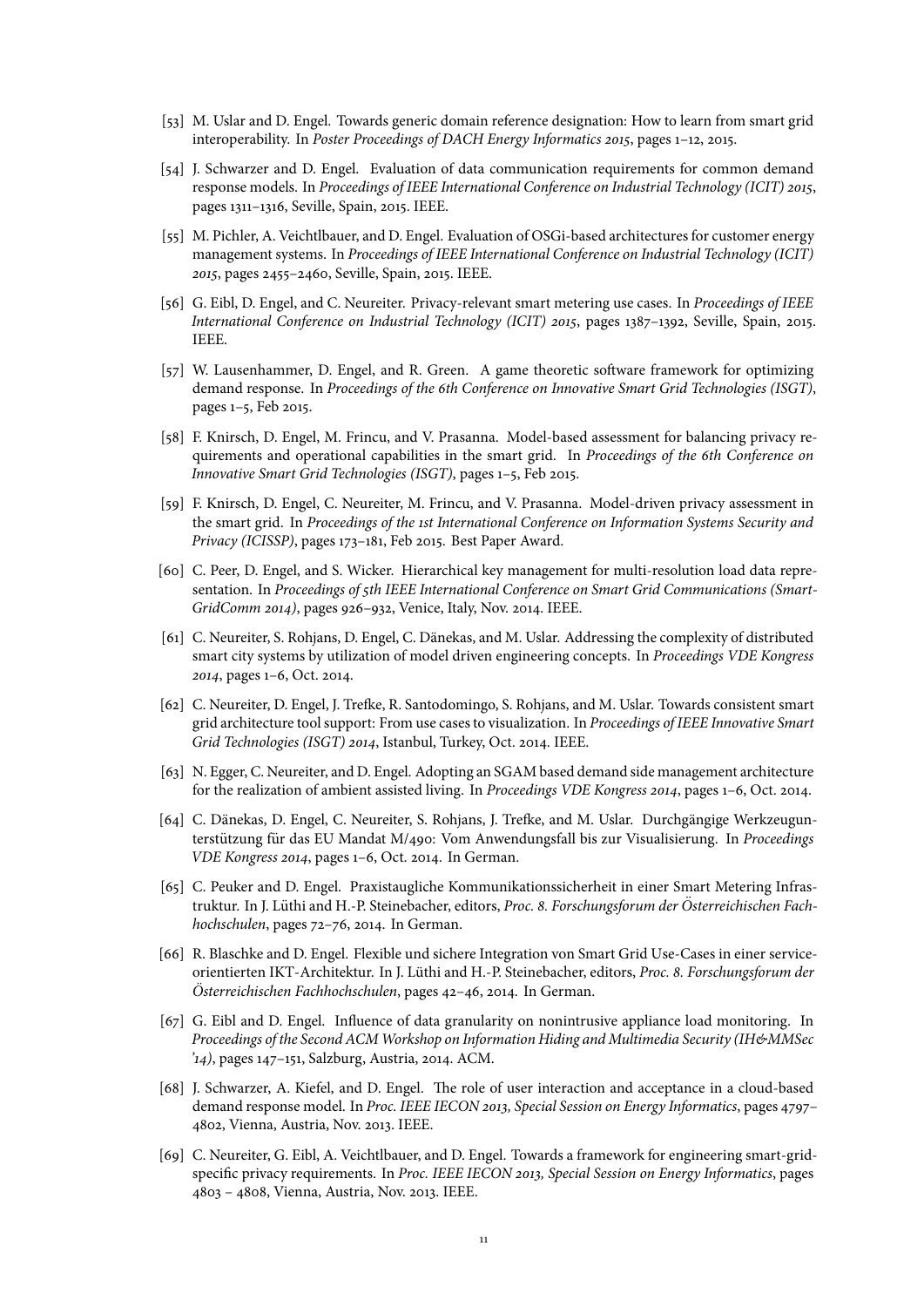- [70] D. Engel and G. Eibl. Multi-resolution load curve representation with privacy-preserving aggregation. In Proceedings of IEEE Innovative Smart Grid Technologies (ISGT) 2013, pages 1-5, Copenhagen, Denmark, Oct. 2013. IEEE.
- [71] A. Veichtlbauer, D. Engel, F. Knirsch, O. Langthaler, and F. Moser. Advanced metering and data access infrastructures in smart grid environments. In Proc. 7th International Conference on Sensor Technologies and Applications, pages 63–68, Barcelona, Spain, Aug. 2013.
- [72] D. Engel. Wavelet-based load profile representation for smart meter privacy. In Proceedings IEEE PES Innovative Smart Grid Technologies (ISGT'13), pages 1–6, Washington, D.C., USA, Feb. 2013. IEEE.
- [73] D. Engel, A. Uhl, and A. Unterweger. Region of interest signalling for encrypted jpeg images. In Proceedings of the first ACM workshop on Information hiding and multimedia security (IHMMSEC '13), pages 165–174, Montpellier, France, 2013. ACM.
- [74] S. Schinwald, D. Engel, and M. Seidler. Efficient automated liquid detection in microplates. In Proceedings of 25th IEEE International Computer-Based Medical Systems (CBMS) Symposium, pages 1–4, Rome, Italy, June 2012.
- [75] D. Engel. Conditional access smart meter privacy based on multi-resolution wavelet analysis. In Proceedings of the 4th International Symposium on Applied Sciences in Biomedical and Communication Technologies, pages 45:1–45:5, New York, NY, USA, 2011. ACM.
- [76] D. Engel, T. Stütz, and A. Uhl. Evaluation of JPEG2000 hashing for efficient authentication. In Proceedings of International Conference on Multimedia & Expo, ICME '09, pages 1728–1731, New York, NY, USA, June 2009.
- [77] D. Engel, T. Stütz, and A. Uhl. Efficient transparent JPEG2000 encryption with format-compliant header protection. In Proceedings of IEEE International Conference on Signal Processing and Communications, ICSPC '07, Dubai, UAE, Nov. 2007.
- [78] D. Engel, T. Stutz, and A. Uhl. Format-compliant JPEG2000 encryption with combined packet header ¨ and packet body protection. In Proceedings of ACM Multimedia and Security Workshop, MM-SEC '07, pages 87–95, Dallas, TX, USA, Sept. 2007.
- [79] D. Engel and A. Uhl. An attack against image-based selective bitplane encryption. In Proceedings of the IEEE International Conference on Image Processing, ICIP '07, volume II, pages 141–144, San Antonio, TX, USA, Sept. 2007. IEEE.
- [80] D. Engel and A. Uhl. An evaluation of lightweight JPEG2000 encryption with anisotropic wavelet packets. In E. J. Delp and P. W. Wong, editors, Security, Steganography, and Watermarking of Multimedia Contents IX, Proceedings of SPIE, pages 65051S1–65051S10, San Jose, CA, USA, Jan. 2007. SPIE.
- [81] D. Engel, R. Kutil, and A. Uhl. A symbolic transform attack on lightweight encryption based on wavelet filter parameterization. In Proceedings of ACM Multimedia and Security Workshop, MM-SEC '06, pages 202–207, Geneva, Switzerland, Sept. 2006.
- [82] D. Engel and A. Uhl. Lightweight JPEG2000 encryption with anisotropic wavelet packets. In Proceedings of International Conference on Multimedia & Expo, ICME '06, pages 2177–2180, Toronto, Canada, July 2006.
- [83] S. Bertel, T. Barkowsky, D. Engel, and C. Freksa. Computational modeling of reasoning with mental images: basic requirements. In Proceedings of the 7th International Conference on Cognitive Modeling (ICCM 2006), pages 50–55, Trieste, Italy, Apr. 2006.
- [84] D. Engel and A. Uhl. Secret wavelet packet decompositions for JPEG 2000 lightweight encryption. In Proceedings of the 31st International Conference on Acoustics, Speech, and Signal Processing, ICASSP '06, volume V, pages 465–468, Toulouse, France, May 2006.
- [85] D. Engel and A. Uhl. Security enhancement for lightweight JPEG 2000 transparent encryption. In Proceedings of Fifth International Conference on Information, Communication and Signal Processing, ICICS '05, pages 1102–1106, Bangkok, Thailand, Dec. 2005.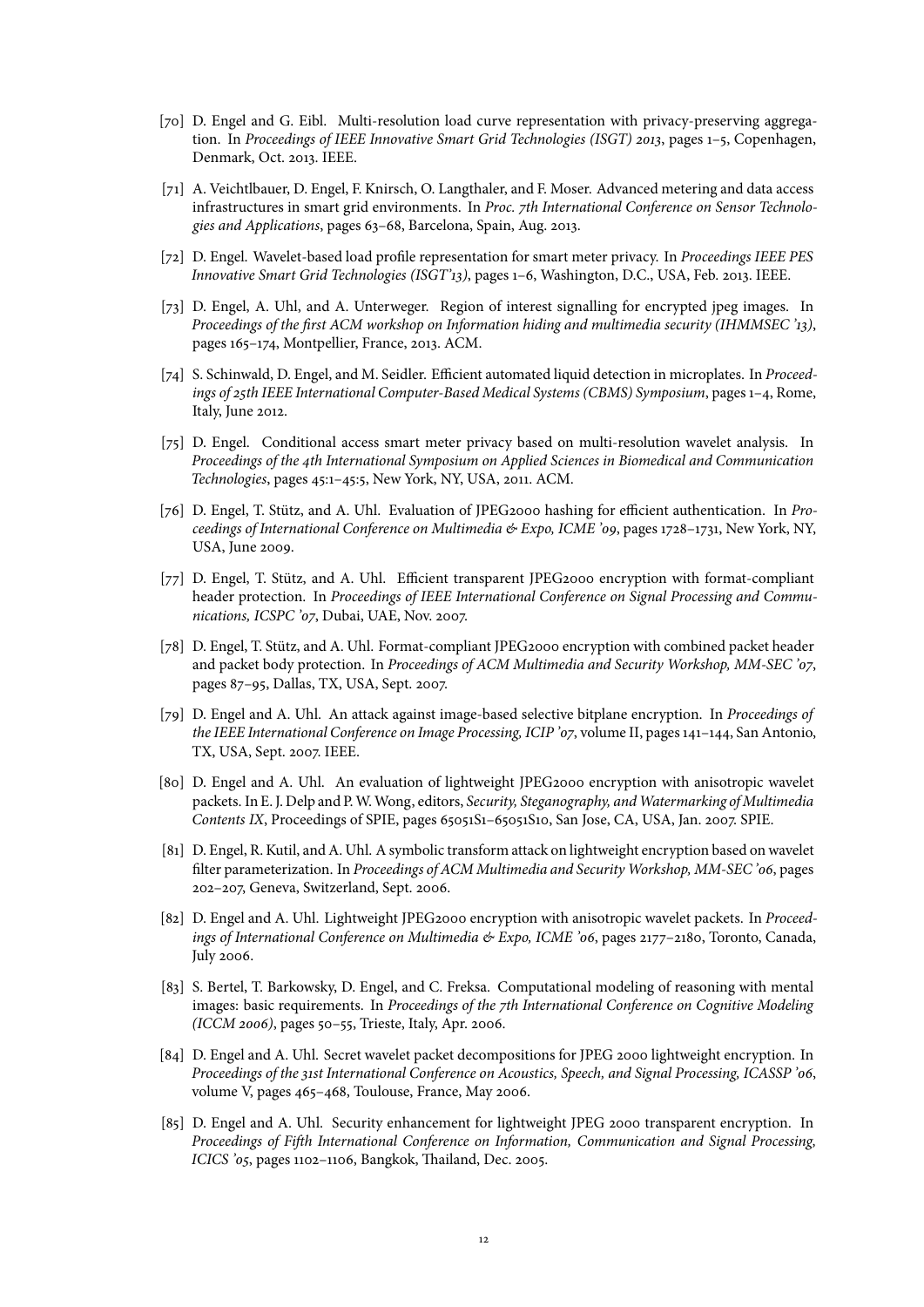- [86] D. Engel and A. Uhl. Parameterized biorthogonal wavelet lifting for lightweight JPEG 2000 transparent encryption. In Proceedings of ACM Multimedia and Security Workshop, MM-SEC '05, pages 63-70, New York, NY, USA, Aug. 2005.
- [87] D. Engel, S. Bertel, and T. Barkowsky. Spatial principles in control of focus in reasoning with mental representations, images, and diagrams. In Spatial Cognition IV. Reasoning, Action, and Interaction, Lecture Notes in Computer Science, pages 181–203. Berlin: Springer, 2005.
- [88] T. Barkowsky, S. Bertel, D. Engel, and C. Freksa. Design of an architecture for reasoning with mental images. In Proceedings of the International Workshop on Spatial and Visual Components in Mental Reasoning about Large-scale Spaces, Bad Zwischenahn, Germany, Sept. 2003.
- [89] D. Engel and A. Uhl. Adaptive image compression of arbitrarily shaped objects using wavelet packets. In Proceedings of the 23rd International Picture Coding Symposium 2003 (PCS 2003), pages 283–288, St. Malo, France, Apr. 2003.
- [90] D. Engel and A. Uhl. Adaptive object-based image compression using wavelet packets. In Proceedings of the 4th International Symposium on Video/Image Processing and Multimedia Communications (VIPromCom 2002), pages 183–187, Zadar, Croatia, June 2002.
	- Inv ited Papers (Non-refereed) and Other Non-refereed Contribut ions
- [91] D. Engel. Enhancing privacy in smart energy systems.  $e \leftrightarrow i$  Elektrotechnik und Informationstechnik, 137:33–37, 2019.
- [92] D. Engel. Privacy and security challenges in the smart grid user domain (invited talk). In Proceedings of the first ACM workshop on Information hiding and multimedia security (IH&MMSec '13), pages 85-86, Montpellier, France, 2013. ACM.
- [93] D. Engel. Privacy-preserving smart metering: Methods and applicability (invited talk). In Proceedings of the fourth Workshop on Communications for Energy Systems, pages 9–16, Vienna, Austria, Sept. 2013. Austrian Electrotechnical Association.
- [94] F. Fredersdorf, J. Schwarzer, and D. Engel. Die Sicht der Endanwender im Smart Meter Datenschutz. Datenschutz und Datensicherheit - DuD, 39(10):682–686, 2015.

**PATENTS** 

[95] M. Spitzlinger, A. Winter, W. Hinterhölzl, P. Eisenmann, K. Holzapfel, D. Engel, and J. Grünberger. Method for copy protection, Sony DADC, EP2010/003073, 2010.

Other Formats

- [96] D. Engel. Methods for User-Centric Smart Grid Privacy, Security and Control. Habilitation treatise, May 2017.
- [97] D. Engel. Media Encryption for Still Visual Data An Analysis of Selected Techniques for Natural Images and Fingerprint Data in the Spatial and Wavelet Domain. PhD thesis, Department of Computer Sciences, University of Salzburg, Austria, June 2008.
- [98] D. Engel. Modelling self and other a hybrid approach to the analysis of images of self and other in the radio addresses delivered by the american president before and after 9/11. Master's thesis, Department of English and American Studies, University of Salzburg, Austria, 2004.
- [99] D. Engel. Adaptive object-based image compression with wavelet methods. Master's thesis, Department of Scientific Computing, University of Salzburg, Austria, 2002.
- [100] F. Knirsch, D. Engel, C. Neureiter, M. Frincu, and V. Prasanna. Model-driven privacy assessment in the smart grid. Technical Report 2014-01, Josef Ressel Center for User-Centric Smart Grid Privacy, Security and Control, July 2014.
- [101] P. Eder, D. Engel, and A. Uhl. JPEG2000-based scalable video coding with MCTF. Technical report, Department of Computer Sciences, University of Salzburg, Austria, 2007.